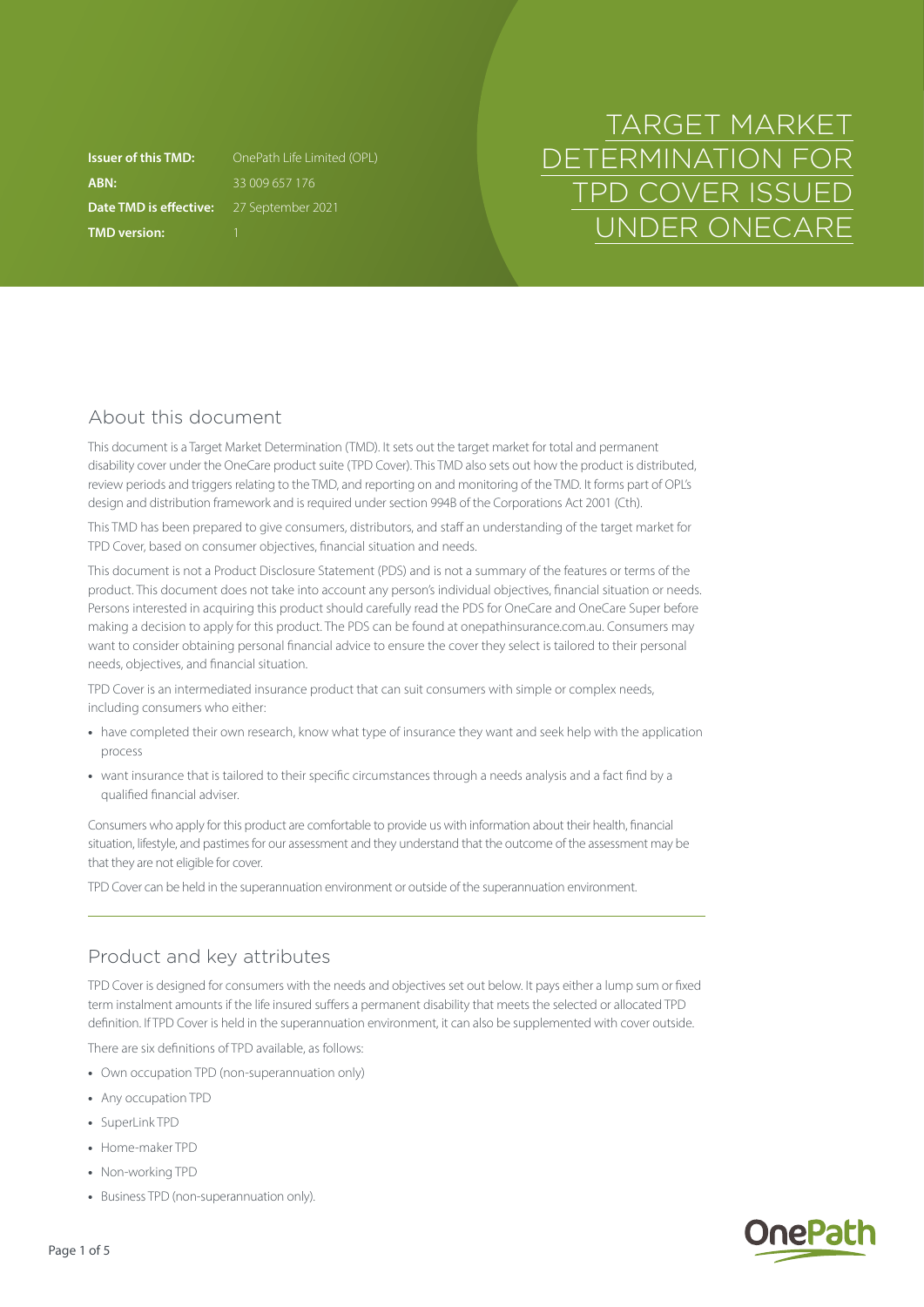#### **Needs and objectives**

TPD Cover is designed to provide financial protection for personal and business consumers.

| For personal<br>consumers                                                               | A consumer who has one or more of the following objectives and needs:<br>has (or envisages that in future they will or may have) outstanding financial<br>$\bullet$<br>commitments that will not be satisfied by any other insurance, or superannuation<br>benefits, in the event they become totally and permanently disabled. The financial<br>commitments may include (but are not limited to) mortgage and other debt-<br>servicing costs, home modifications, mobility aids, and income replacement<br>wants to fund a long-term income gap to maintain lifestyle in the event that their<br>$\bullet$<br>partner must change or leave paid work in order to care for them. |
|-----------------------------------------------------------------------------------------|----------------------------------------------------------------------------------------------------------------------------------------------------------------------------------------------------------------------------------------------------------------------------------------------------------------------------------------------------------------------------------------------------------------------------------------------------------------------------------------------------------------------------------------------------------------------------------------------------------------------------------------------------------------------------------|
| For consumers<br>who are a business<br>(not for TPD<br>Cover held in<br>superannuation) | A business that has either of the following objectives and needs:<br>has (or envisages that in future it will or may have) financial commitments, where<br>$\bullet$<br>the fulfilment of those commitments ensures that the business continues with<br>less financial disruption upon the loss of a key-person due to total and permanent<br>disability<br>wants to ensure business succession if a business owner leaves the business due<br>$\bullet$<br>to becoming totally and permanently disabled.                                                                                                                                                                        |

Broadly, the target market is consumers who have or expect to have outstanding financial commitments that will not be met in the event of their total and permanent disability and who have capacity to pay premiums on an ongoing basis. As the product pays a lump sum on total and permanent disability it is likely to meet the needs, or go towards meeting the needs, of consumers in the target market.

If TPD Cover is held in superannuation, the target market is more specifically consumers who also:

- **•** want to obtain TPD Cover within the superannuation environment
- **•** understand and accept the additional risk of needing to meet a SIS condition of release to receive a benefit amount.

The six definitions of TPD are designed for the needs of different consumers, as follows:

- **•** Own occupation TPD provides the most comprehensive cover and is designed for consumers in specialised occupations with very specific occupational duties, where inability to perform all or some of those duties could prevent them from working in the same occupation ever again. This definition is not available if the product is held within the superannuation environment.
- **•** Any occupation TPD is a broad definition, designed for consumers in most occupations. It allows for TPD assessment against any occupation to which the life insured is suited by education, training, or experience.
- **•** SuperLink TPD provides Own occupation TPD with the Any occupation TPD component funded by and owned within a super fund.
- **•** Home-maker TPD is designed for consumers who describe their main occupation as maintaining the family home.
- **•** Non-working TPD provides a base level of TPD Cover, which pays for very severe illness or injury based on permanent day-to-day living functional impairment criteria. It is designed for consumers who meet one or more of the following criteria:
	- are unable to obtain more comprehensive cover due to health, occupation or pastimes
	- elect to take a limited level of cover as a way to put some low-cost cover in place
	- wish to top-up existing cover.

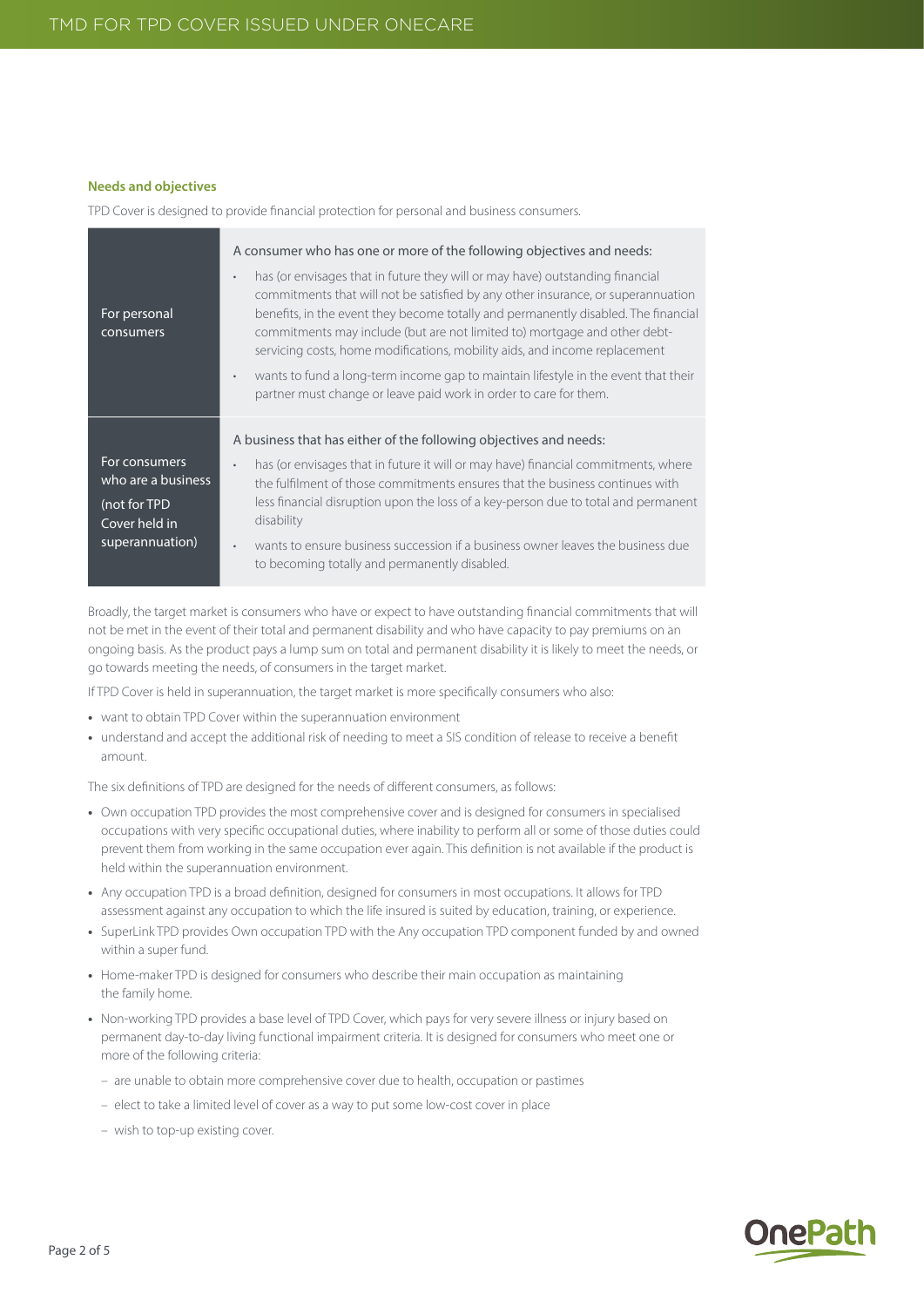**•** Business TPD provides top-up cover with an Own occupation definition and is designed for consumers who are self-employed and who have financial commitments, where the fulfilment of those commitments ensures that their business continues to operate upon their disability.

#### **Eligibility requirements**

When applying for TPD Cover, consumers must satisfy all of the following:

- **•** are aged between 15 and 75
- **•** are in Australia
- have Australian residency or are in the process of applying for permanent Australian residency.

TPD Cover is subject to our assessment of health, financial information, occupation, and pastimes:

- **•** the Own occupation definition is only available to consumers who are gainfully employed for a minimum of 20 hours per week
- **•** the Any occupation definition is only available to consumers who are gainfully employed for a minimum of 15 hours per week
- **•** not all occupations have a choice of definitions
- **•** not all occupations are eligible for cover
- **•** consumers with pre-existing health conditions may not be eligible for cover
- **•** consumers who participate in high risk pastimes may not be eligible for cover.

#### **Financial capacity**

TPD Cover is designed for consumers who have the financial capacity to purchase it and to hold it over the timeframe identified for financial protection, ie. a consumer who has the financial capacity to pay premiums in accordance with the chosen premium structure, fees, and government charges. This is important for these two reasons:

- **•** the cost of cover will generally increase over time
- **•** cover will be cancelled, and the life insured won't be covered, if premiums are not paid.

Appropriate consumers for TPD Cover held outside of superannuation will thus meet some or all of the following criteria:

- **•** be earning income
- **•** have personal savings
- **•** have superannuation
- **•** have other means to fund premiums, fees, and government charges, such as family or other relationships.

Appropriate consumers for TPD Cover held in superannuation will thus meet the following criteria:

**•** can pay insurance premiums funded by personal contributions, spouse contributions, employer contributions or by rollover from another superannuation fund.

#### **Key exclusions**

The following events are not covered under TPD Cover:

- **•** intentional self-inflicted act
- **•** where applicable under the Limited Death benefit, there is no cover during the first 13 months of any cover or any reinstated cover, caused by an intentional self-inflicted act. This also applies to any increases in cover after the cover starts.

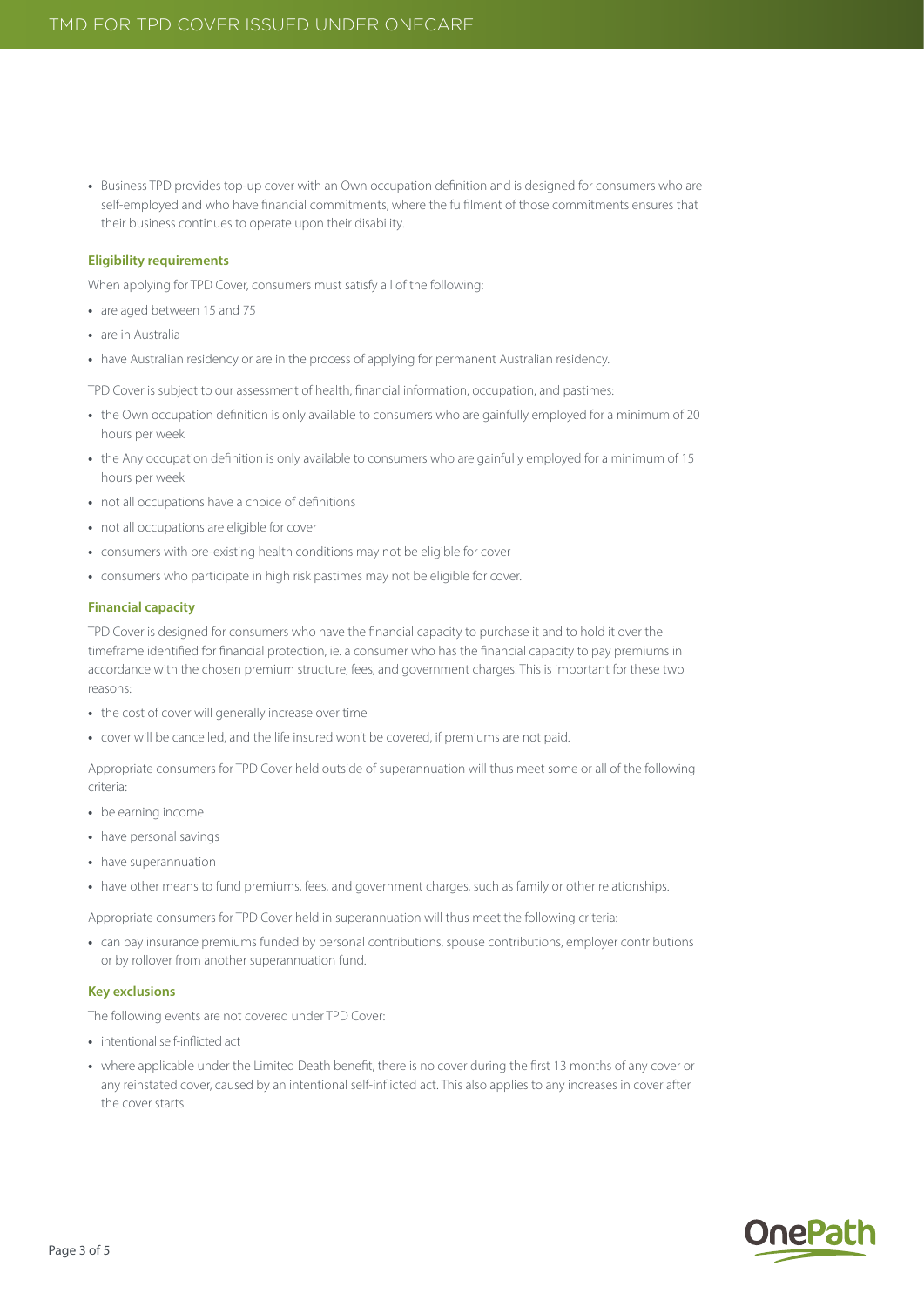Under the Business TPD definition, a benefit will not be paid for TPD arising directly or indirectly, wholly or partly, as a result of:

- **•** stress, anxiety, depression, fatigue (including chronic fatigue syndrome, fibromyalgia), physical symptoms of a psychiatric illness or condition, or psychosis
- **•** personality disorders or emotional or behavioural disorders where those disorders are related to substance abuse or dependency (including alcohol, drug or chemical abuse or dependency).

This product may be subject to additional exclusions, based on our assessment of an application.

### Conditions and restrictions on distribution

In light of the obligations under Part 7.8A of the Corporations Act (product design and distribution obligations), an application for TPD Cover must be submitted by a Distributor who is operating under an AFSL with appropriate authorisations. The Distributor may only submit applications for consumers who satisfy all of the following:

- **•** have received a current OneCare and OneCare Super PDS
- **•** have been given personal or general financial advice
- **•** are in Australia
- have Australian residency or are in the process of applying for permanent Australian residency.

The Distributor should not sell this product to a consumer who is unlikely to ever be eligible to claim the benefits under the policy.

These distribution conditions for TPD Cover are appropriate and will assist in distribution being directed towards the target market.

#### Personal advice

Consumers that obtain personal advice are more likely to be in the target market for TPD Cover because advisers have a duty to comply with the statutory best interests duty when providing personal advice.

The Distributor is expected to take into account any relevant information obtained about the consumer's financial situation, to ensure that TPD Cover is sold in accordance with this TMD. Relevant information could include (but is not limited to):.

- **•** dependants
- **•** employment and income
- **•** other insurance
- **•** debts.

#### General advice

Consumers that obtain general advice are more likely to be in the target market if Distributors distribute the product in alignment with the issuer's distribution conditions relating to the relevant distribution channel, ie.

- **•** consumer has been provided with general advice in relation to this product
- **•** this product is only distributed to consumers who have completed their own research, know what type of insurance they want and seek help with the application process.